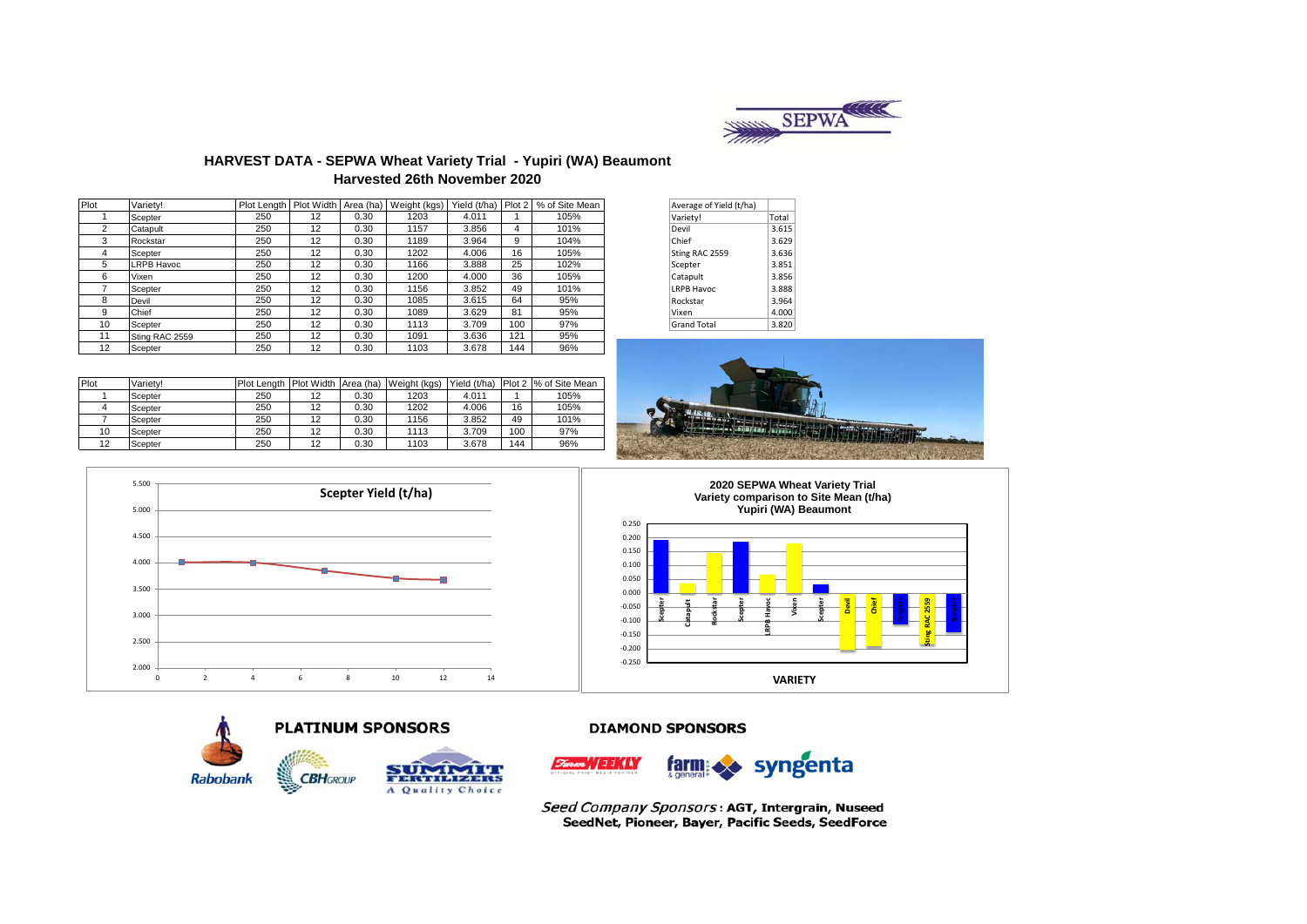



|      |                   | Yield  |                |
|------|-------------------|--------|----------------|
| Plot | Variety!          | (t/ha) | % of Site Mean |
|      | Scepter           | 4.011  | 105%           |
| 2    | Catapult          | 3.856  | 101%           |
| 3    | Rockstar          | 3.964  | 104%           |
| 4    | Scepter           | 4.006  | 105%           |
| 5    | <b>LRPB Havoc</b> | 3.888  | 102%           |
| 6    | Vixen             | 4.000  | 105%           |
|      | Scepter           | 3.852  | 101%           |
| 8    | Devil             | 3.615  | 95%            |
| 9    | Chief             | 3.629  | 95%            |
| 10   | Scepter           | 3.709  | 97%            |
| 11   | Sting RAC 2559    | 3.636  | 95%            |
| 12   | Scepter           | 3.678  | 96%            |

#### **Site Details**

**Soil Description:** Sand over Clay Duplex<br>**Date Sown:** Friday, 15 May 2020

#### **Plot Dimensions**

| Length (m) | Width (m) |      | <b>Conversion Factor</b> |  |
|------------|-----------|------|--------------------------|--|
| 250        | 12        | 0.30 | 3.33                     |  |



#### **PLATINUM SPONSORS**





# **DIAMOND SPONSORS**



Seed Company Sponsors: AGT, Intergrain, Nuseed SeedNet, Pioneer, Bayer, Pacific Seeds, SeedForce



#### **Statistical Analysis**

| Soil Description:     | Sand over Clay Duplex      | Site Mean (t/ha)                | 3.820 |
|-----------------------|----------------------------|---------------------------------|-------|
| Date Sown:            | Friday, 15 May 2020        | Probability                     | 0.529 |
| <b>Date Harvested</b> | Thursday, 26 November 2020 | Least significant difference 5% | 0.481 |
| Seeding Rate:         | 75 ka/ha                   | <b>CV %</b>                     | 4.1   |
|                       |                            |                                 |       |